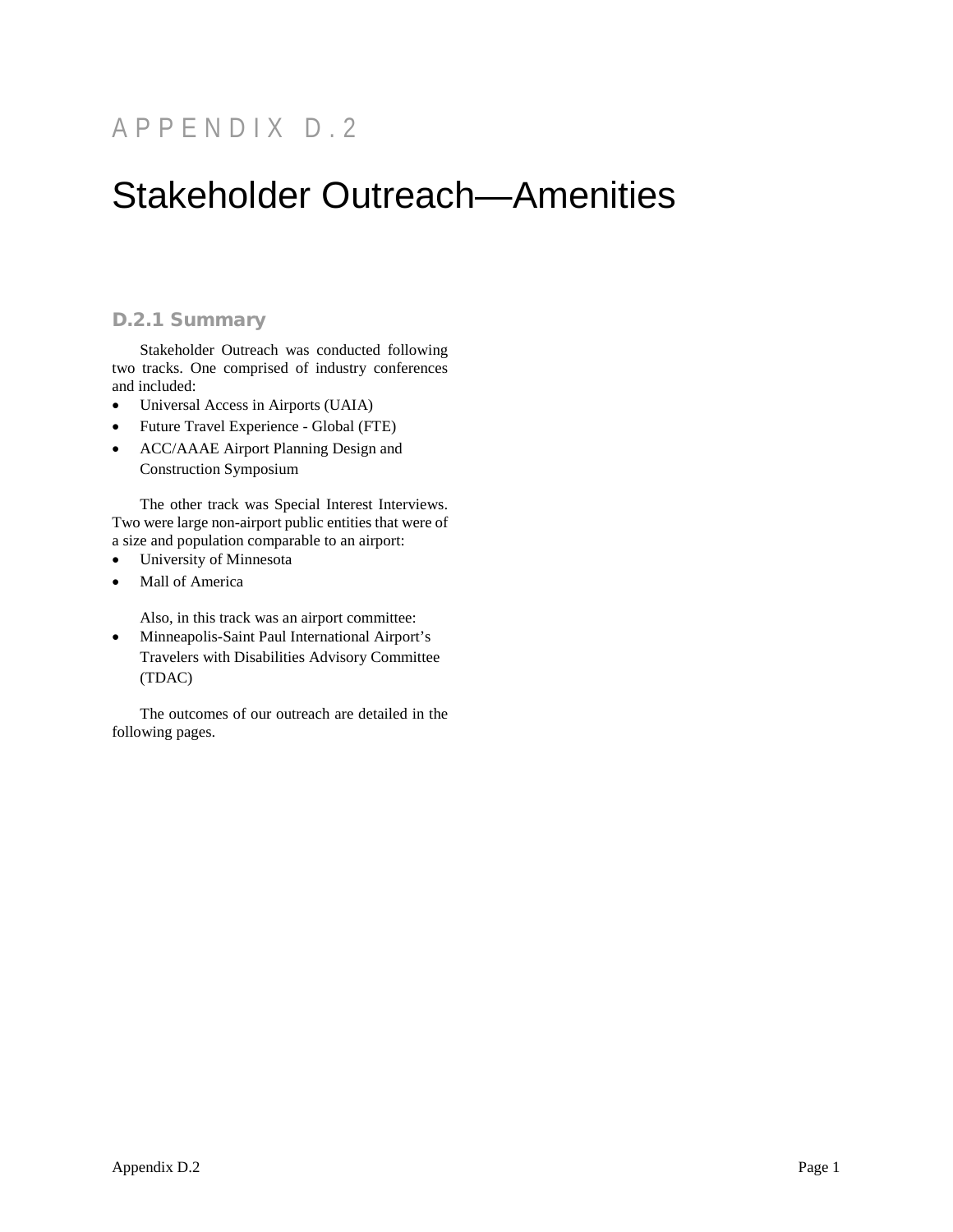## $Conferences$

#### **Overview**

In addition to our three Special Interest Interviews, we attended the following three conferences:

- Universal Access in Airports (UAIA) August 27-29, 2018, Saint Paul, MN
- Future Travel Experience Global (FTE) September 10-12, 2018, Las Vegas, NV
- ACC/AAAE Airport Planning Design and Construction Symposium February 20-22, 2019, Denver, CO

The primary goals for attending the conferences was to make connections for our case studies, promote the content of this forthcoming guidebook, and learn what airports are considering and doing related to the list of amenity spaces we were researching.

#### UNIVERSAL ACCESS IN AIRPORTS

The UAIA conference is a bi-annual conference that focuses on creating access for everyone at airports. Jens Vange, along with Alan Howell (Senior Airport Architect, MSP Airport Development Department), presented the prototype amenity spaces being implemented at MSP – Lactation, Nursing Mothers, Service Animal Relief Area, Family Room, and Change Table Restroom spaces. Also presented were our list of amenities that will be the focus of this guidebook. Our presentation kindled interest in the amenities topic among the attendees and led to arrangements for case studies at Vancouver International Airport, Gatwick Airport, and Heathrow Airport.

To help facilitate connecting with attendees at the conferences we created a  $5-1/2$ " x 4-1/4", two-sided card to hand out (see images on last page of this section). We felt this personal interface was more effective than a broadcast survey. The respondents offered valuable insights into their airport's efforts. The card listed the spaces we were researching and the considerations we were promoting. We exchanged the cards for attendee business cards and followed up by email. Responses from the responding airports are summarized on the next page.

Aspects of some of these spaces were discussed further throughout the conference. For example:

- The Department of Transportation is studying the definition of service animals, including the limitation of allowed animal species.
- Service dog owners indicated that the dogs are confused by turf because it seems like carpet. The dogs are trained to go on concrete in urban areas because there often is not grass available to use. The dogs also now are trained to walk back and forth in front of their owner rather than in a circle so the turf area can be a narrow square rather than a square.
- More awareness about the need for accommodation of ostomy bags in restrooms was noted as was initiatives to accommodate travelers with autism. The Sensory Room amenity was a timely example.

#### FUTURE TRAVEL EXPERIENCE - GLOBAL

The FTE conference focused on trends in air travel such as commuter aircraft, transcontinental supersonic flights, and high-speed ground links between municipal airports. It also looked at upcoming digital trends to improve the customer service, some specific to restrooms and adaptable to many of our amenity spaces. Other tracks looked at Design Innovation, the message being to focus on a person's needs rather than simply solutions. This recalled current customer service "band-aids" such as portable lactation rooms and the small, portable pet relief platforms many airports are using to hurry up and meet FAA requirements. These solve an immediate regulatory problem but fall short in addressing the real needs of nursing mothers and service animals. FTE also gave us the contact we needed to conduct a case study at Hamad International Airport in Doha, Qatar. Further, we took advantage of the conference location and arranged a case study at McCarran International Airport in Las Vega following the conference.

Due to the large representation of airports from around the globe at this conference, a key consideration for airport amenities became clear – cultural influences. Our conversations with delegates from these airports highlighted attitudes different from North America. The most salient example was a conversation with two facilities planning staff from Copenhagen Airport. When listing some of the spaces we were researching, one of them laughed when Nursing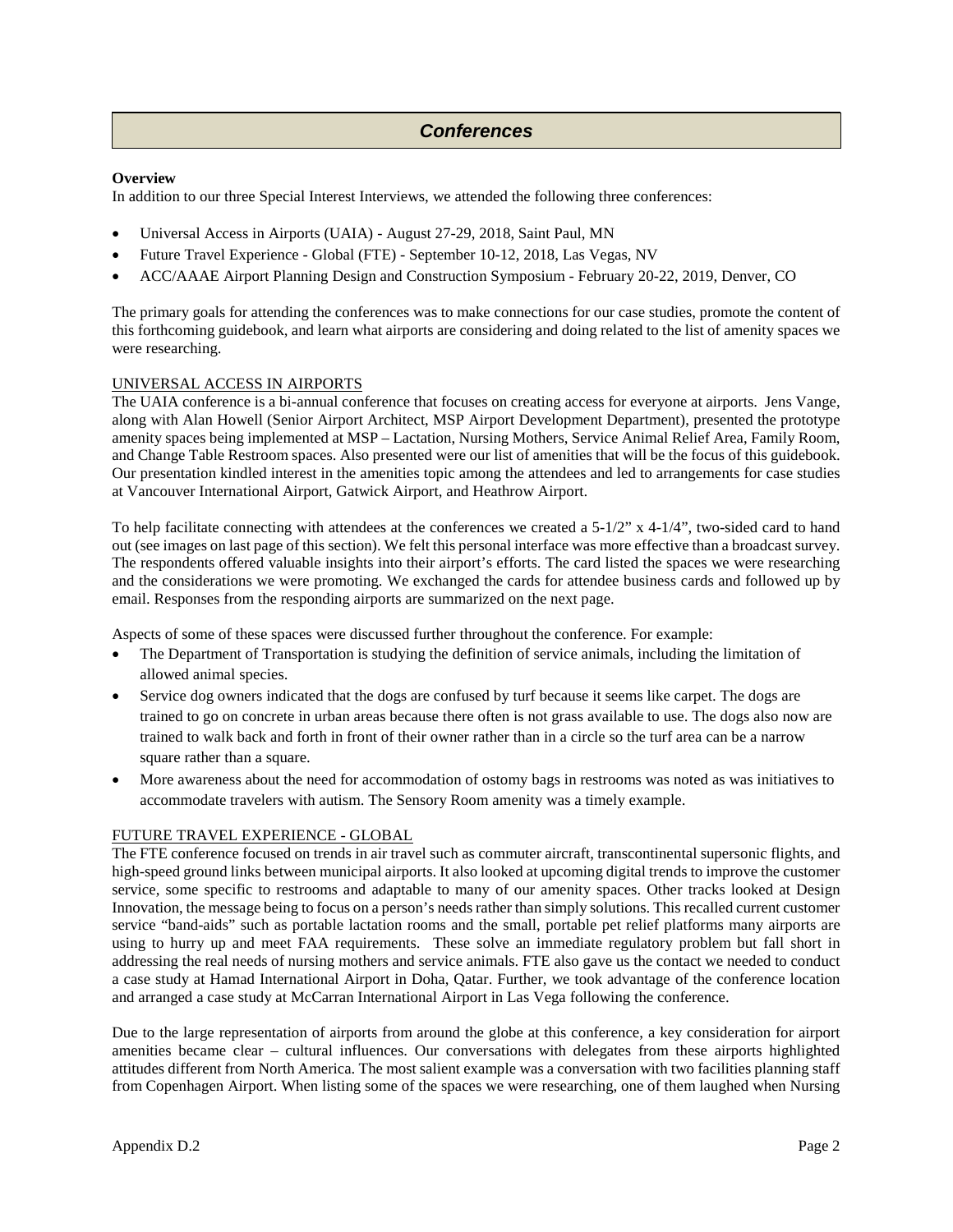Mothers rooms were mentioned. "The Danes would say, 'Why are you making us go into a tiny room?' In Scandinavia, nursing babies is a public and social activity. This is different than the United States, where modesty and privacy are desired and expected.

#### AIRPORT PLANNING DESIGN AND CONSTRUCTION SYMPOSIUM

(More to come after conference in mid-February)

The following are the results from the responding airports from our card solicitations:

#### **Regulated Amenities**

- Service Animal Relief Area (SARA
	- o BWI: Two pre-security and two post-security. Seating is available in each SARA.
	- o DTW: Provided.
	- o FLL: Have two. More to come.
	- o ORD: Rotunda only. T3 and T1 in design.
	- o PDX: Provided.
- Lactation
	- o BWI: In Nursing Mothers.
	- o DTW: No plans to provide.
	- o FLL: Six portable two are accessible.
	- o ORD: Provided.
	- o PDX: By Family Room. Has comfortable chair.
- Nursing Mothers
	- o BWI: Portable In each of five concourses.
	- o DTW: Have provided one. Two more under construction and six more planned.
	- o FLL: Combined with Lactation.
	- o ORD: Provided.
	- o PDX: In Lactation.
- Companion Care / Family Room
	- o BWI: "Unisex" (accessible) Two pre-security, four on Concourse a, five on Concourse B, and one on Concourse C. "Family" – four on Concourse A, five on Concourse B, one on Concourse C, and two on Concourse D.
	- o DTW: Provided.
	- o FLL: Located in Terminal 1,3, 4 and Rental Car Center.
	- o ORD:
	- o PDX: Provided.
	- Change Table Restroom
		- o BWI: One "Family" pre-security, one "Family" in B/C connector, and one on Concourse D.
		- o DTW: No specific "Adult" changing tables provided in any restroom. Would like to plan for these.
		- o FLL: None.
		- o ORD: Provided.
		- o PDX: Talking about.
		- Unique Restroom Initiatives
			- o BWI: None stated.
			- o DTW: None stated
			- o FLL: None stated.
			- o ORD: Changing place.
			- o PDX: Three All-user restrooms.

#### **Waiting-related Amenities**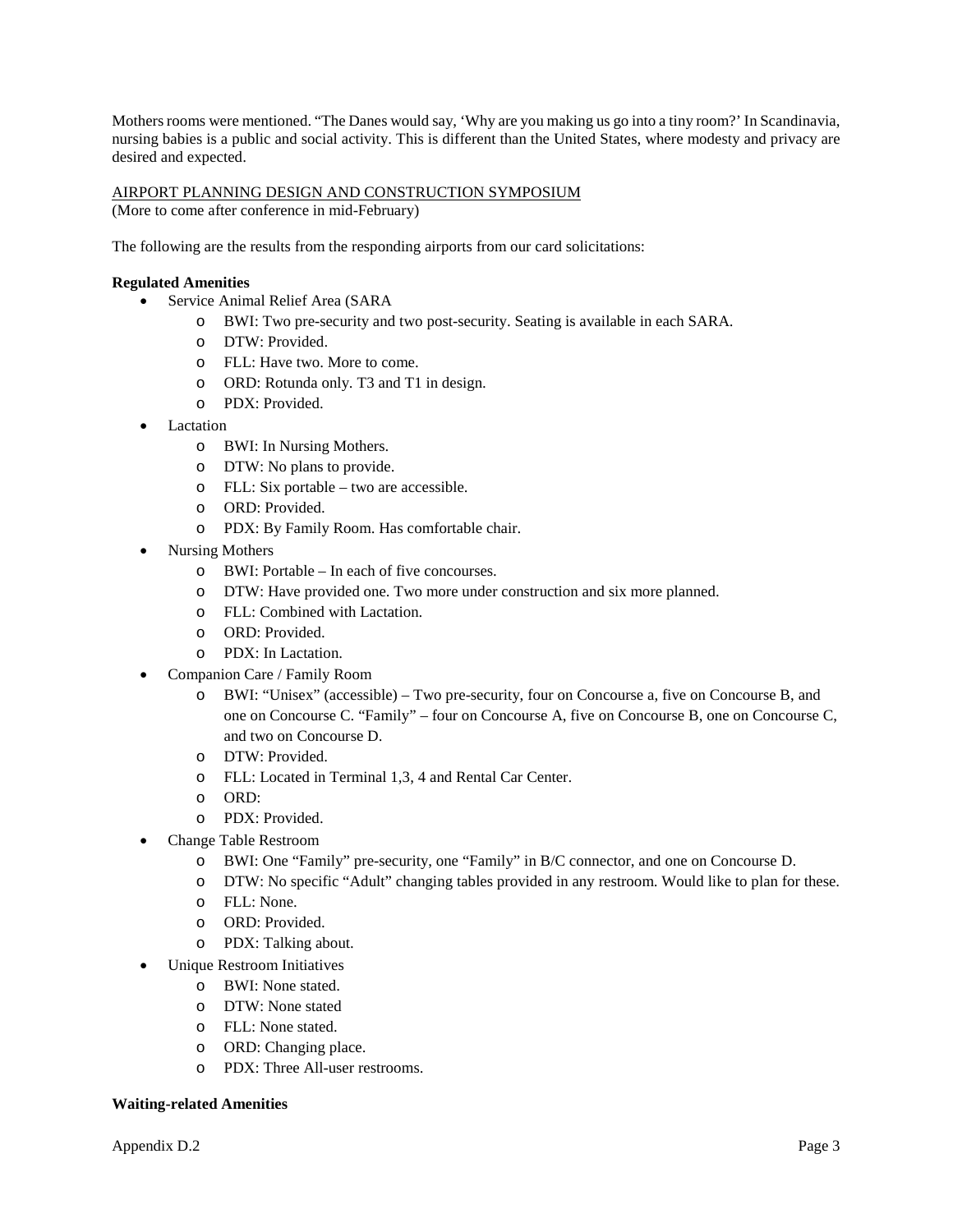- Companion Waiting Area at Restrooms
	- o BWI: None.
	- o DTW: None.
	- o FLL: None.
	- o ORD: None.
	- o PDX: Provided.
- Children's Play Area
	- o BWI: One at observation galley area and one in D/E connector. Rocking chairs provided throughout terminal for children.
	- o DTW: Provided.
	- o FLL: One in Terminal 1, Concourse A.
	- o ORD: Being torn done. Future plans uncertain.
	- o PDX: Accessible.
- Sensory Room
	- o BWI: None.
	- o DTW: We're in initial planning stages.
	- o FLL: None.
	- o ORD: None.
	- o PDX: None.
- Meditation / Quiet
	- o BWI: Near D/E connector. Controlled access via calling number. Also, in Club BWI lounge.
	- o DTW: We call it a Reflection room.
	- o FLL: None.
	- o ORD: None.
	- o PDX: None.
- Yoga
	- o BWI: None.
	- o DTW: None.
	- o FLL: None.
	- o ORD: Provided.
	- o PDX: None.
- Worship Space
	- o BWI:
	- o DTW: Again, we call it a Reflection room.
	- o FLL: None.
	- o ORD: Provided.
	- o PDX: For staff.
- Ceremonial Foot-washing
	- o BWI: None.
	- o DTW: None.
	- o FLL: None.
	- o ORD: At commercial vehicle holding area (cabs and limos).
	- o PDX: For staff.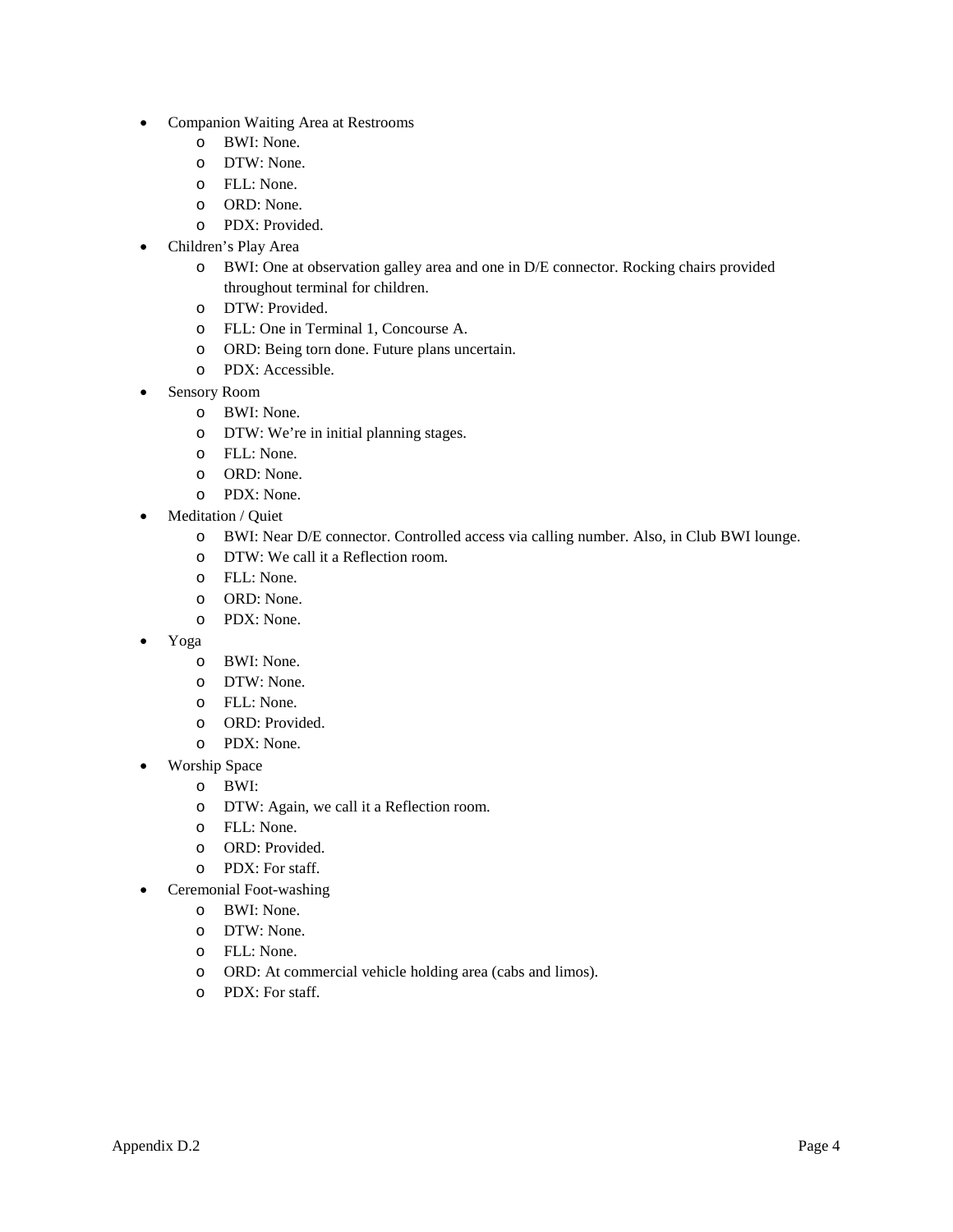- Smoking
	- o BWI: None stated.
	- o DTW: None.
	- o FLL: Outdoors.
	- o ORD: None.
	- o PDX: Four exterior, non-secure.

#### **Layover-Related Amenities**

- Sleeping
	- o BWI: Resting area in Club BWI lounge.
	- o DTW: There are sleeping beds provided in two "Freedom Centers" (Specific spaces for veterans).
	- o FLL: None.
	- o ORD: None.
	- o PDX: None.
- Fitness Area
	- o BWI: None.
	- o DTW: None.
	- o FLL: None.
	- o ORD: None.
	- o PDX: None.
- Public Showers
	- o BWI: None.
	- o DTW: None.
	- o FLL: None.
	- o ORD: None.
	- o PDX: None.
- Clothes Changing
	- o BWI: None.
	- o DTW: None.
	- o FLL: None.
	- o ORD: None.
	- o PDX: None.
- **Business Centers** 
	- o BWI: In Club BWI lounge.
	- o DTW: None.
	- o FLL: One in Terminal 2.
	- o ORD: At on-site Hilton.
	- o PDX: Provided.
- Health / Urgent Care
	- o BWI: None.
	- o DTW: None.
	- o FLL: None.
	- o ORD: Terminal 2.
	- o PDX: Provided.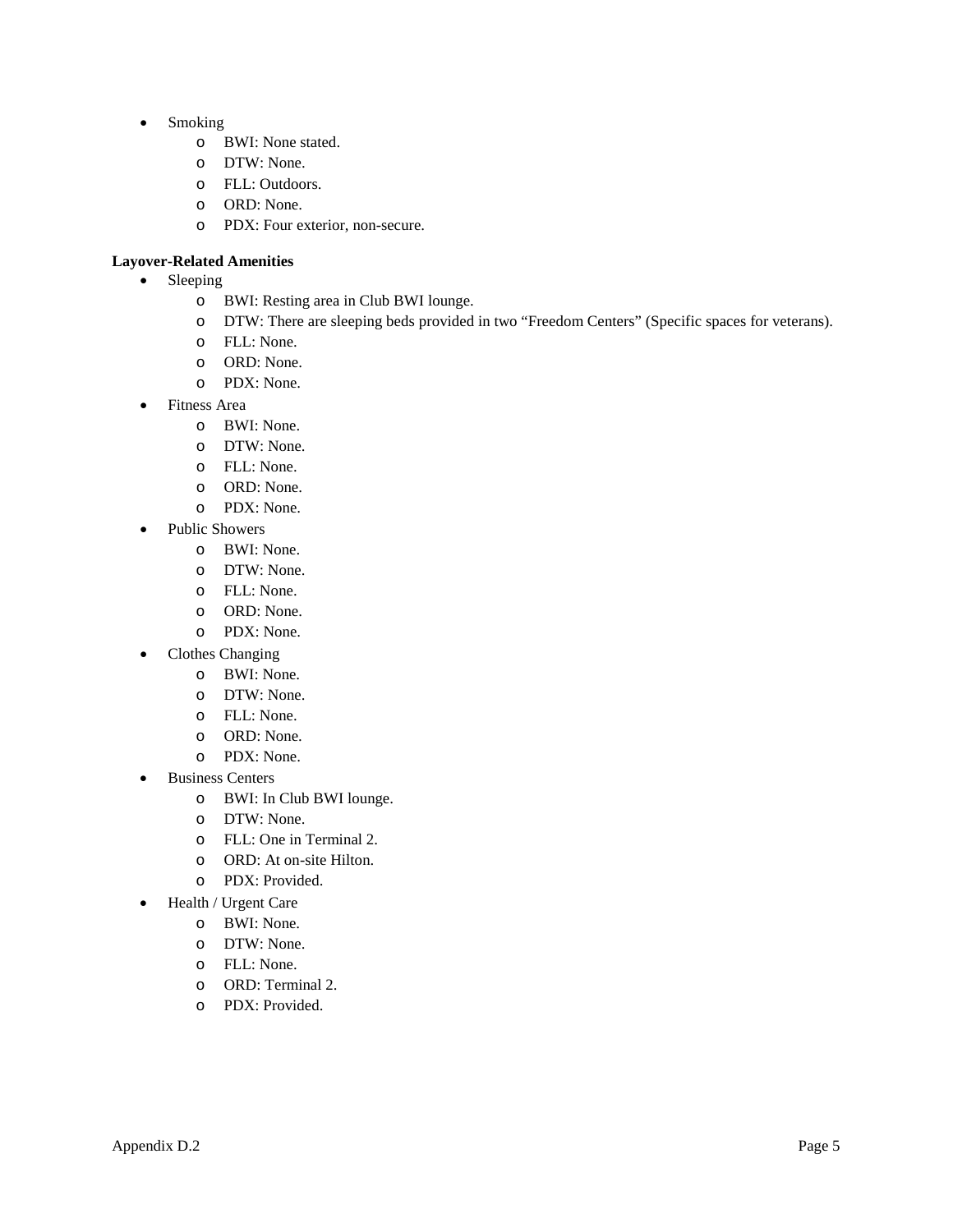**Other amenity-related activities, functions, or spaces either in place, being developed, or being explored for future implementation**

- Movie Theater
	- o PDX: Provided.
- Baggage Wrapping
	- o FLL: Terminals 1, 3, and 4.
- Public Baggage Storage
	- o FLL: In all terminals.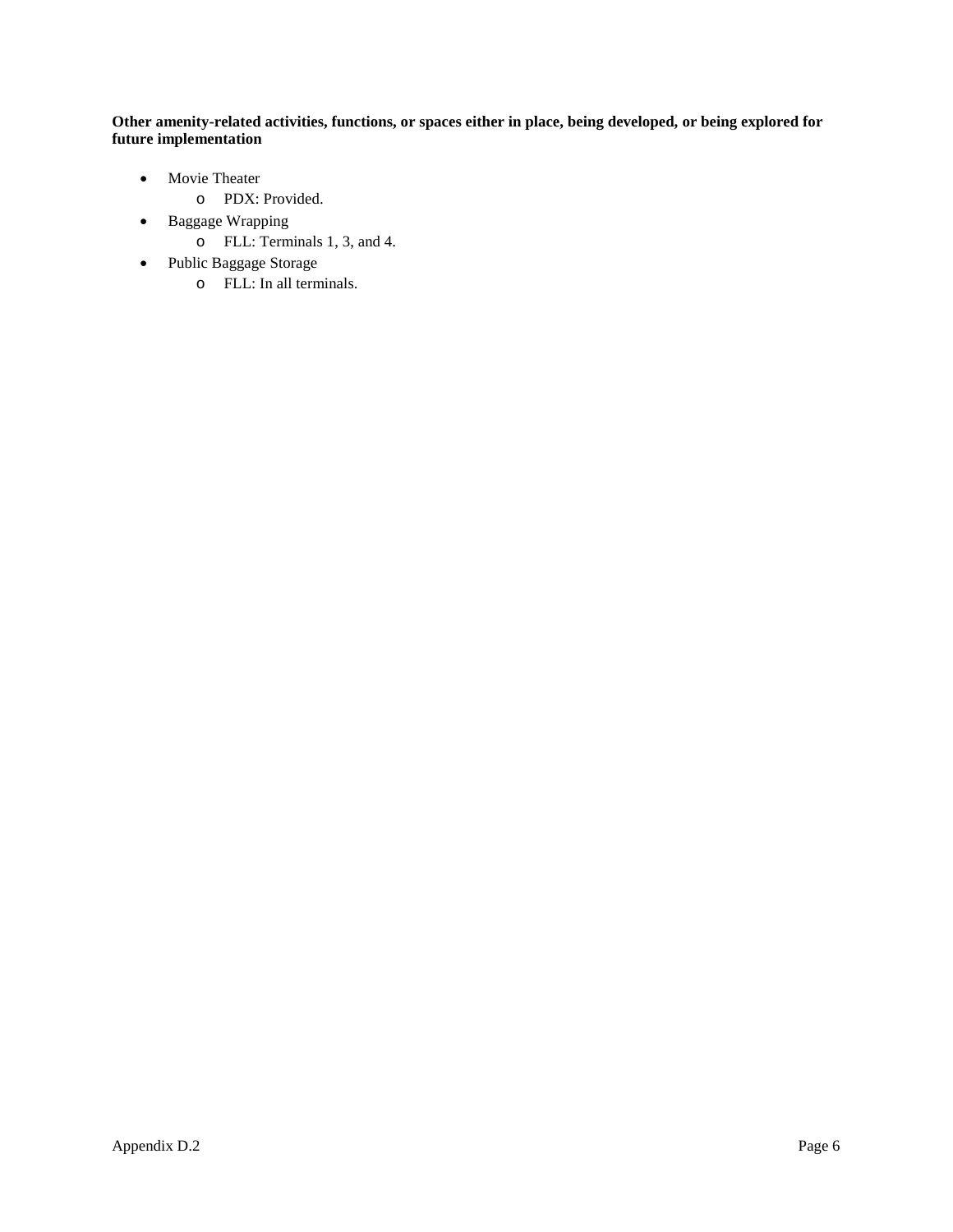

Below are the two sides of our card handed out at conferences:

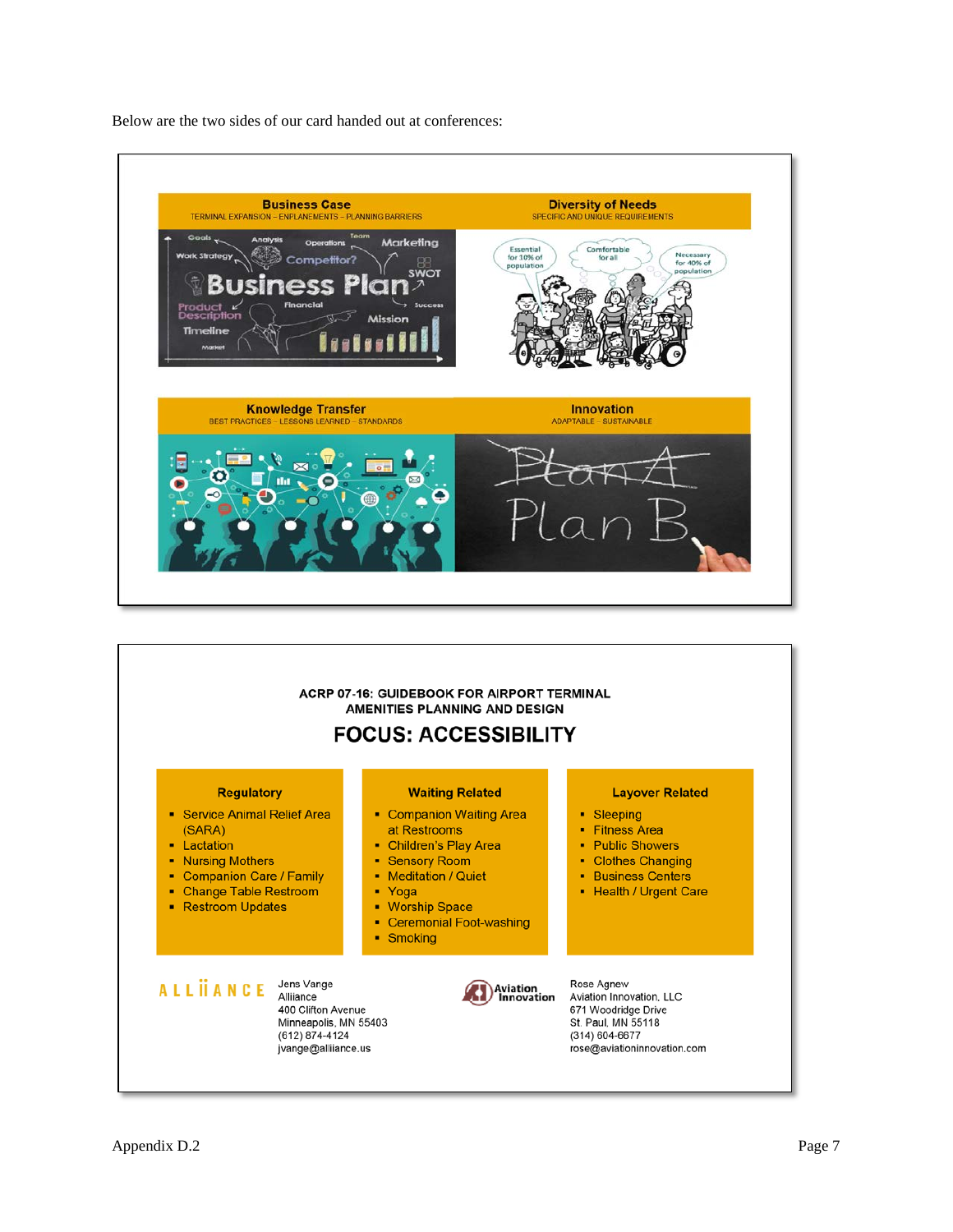## *University of Minnesota*

#### **Date**

October 8, 2018

#### **Participants**

Roberta Kehne, M.S., Physical Access Coordinator, University of Minnesota Disability Resource Center, Office for Equity and Diversity

#### **Overview**

The University of Minnesota (U of MN) is an enormous public institution with five campuses throughout the state. Over 50,000 students attend with a compliment of about 23,000 employees. The campuses are comprised of a variety of buildings for classrooms, housing, offices, athletic facilities, etc. Like travelers in an airport, the population of the University is diverse in age, size, culture, and mobility. U of MN faces similar challenges in accommodating the needs of all of its people. We were interested to learn what spaces from our list of amenity spaces the U of MN provided, what criteria they followed, as well as how successfully the spaces performed.

Roberta Kehne is well known in the Twin Cities as an outspoken advocate for providing disability access for students and employees. In addition to role Physical Access Coordinator at the U of MN, she is also a certified accessibility specialist in Minnesota dedicated to "creating, improving, and ensuring disability access that works – from restrooms to stadiums and everything in between." Her comments are below.

#### **Regulated Amenities**

Service Animal Relief Area (SARA)

• No internal space or formal exterior space. University has acres of land.

Lactation

• Combined with Nursing Mothers. See below.

#### Nursing Mothers

- Has comfortable chair, counter with sink, and baby changing table.
- Accessible counter
- Sink needs to forward approach so you can clean apparatus.
- Wheelchair turning radius free of chair.

#### Family Restroom

• Called "Single-user Restroom."

#### Change Table Restroom

- One per building.
- Wall mounted. Comes down gently vs. flip down.
- Carefully consider size of table. Many are too narrow or short for adults. Look at weight capacity. The U of MN has 385 lbs. capacity.
- Room locking "mechanism" needed that will disengage after 30 minutes. People take naps in rooms.
- Mesh bed surface is harder to clean than coated canvas.
- Uplift to close bed exceeds ADA maximum weight/force.
- A hoist is great for those who know how to use them, but injuries possible.
- Accessibly shower / changing area would be nice provision.
- Routine cleaning. No complaints.

#### Restrooms

- Power door to both multiple-stall and singleuser restrooms.
- Uses bariatric toilets. 800# persons not uncommon. Uses a floor-based brace to support bowl to provide 1,000 lb capacity. Easy to clean around.
- U of MN had strict Building Standards for all aspects of buildings, including restrooms. Based on Minnesota Building Codes.
- Mount door operator (6" round button) 30" above floor. Then the wheelchair arm can hit it if person doesn't have cull use of arms/hands.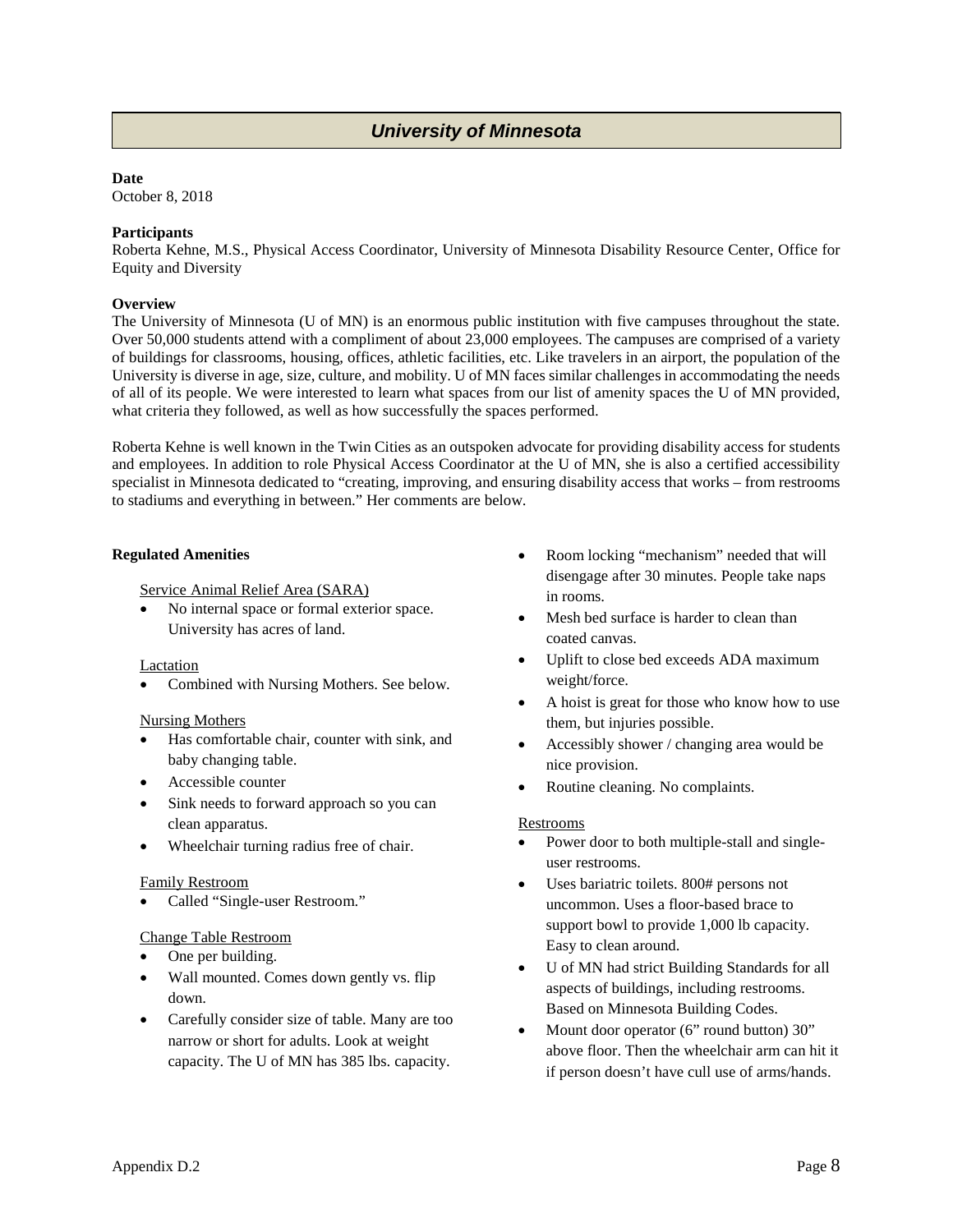• Provide round vs. square automatic door operator buttons. Easier to catch clothes or bags on sharp corners.

#### **Waiting-related Amenities**

#### Companion Waiting Area at Restrooms

• None.

## Children's Play Area

• Need to be accessible where provided.

#### Sensory Room

• See Meditation/Quiet.

#### Meditation / Quiet

- Small office with a light you can dim.
- Can serve as mediation, prayer, yoga, or sensory room.
- Room for one or two people.
- One per building.

#### Yoga

• See Meditation/Quiet.

#### Worship Space

• See Meditation/Quiet.

#### Ablution

• Accessible ablution in a new dormitory.

#### **Smoking**

• Smoke free.

#### **Layover-Related Amenities**

#### Sleeping

• None.

#### Fitness Area

• None.

#### Public Showers

• None.

## Clothes Changing

• None.

#### Business Centers

• None.

#### Health / Urgent Care

• U of MN has campus facilities.

#### **Other Spaces**

#### Massage Chairs

• Nice for anyone traveling.

#### Nap Rooms

• Fr kids and moms.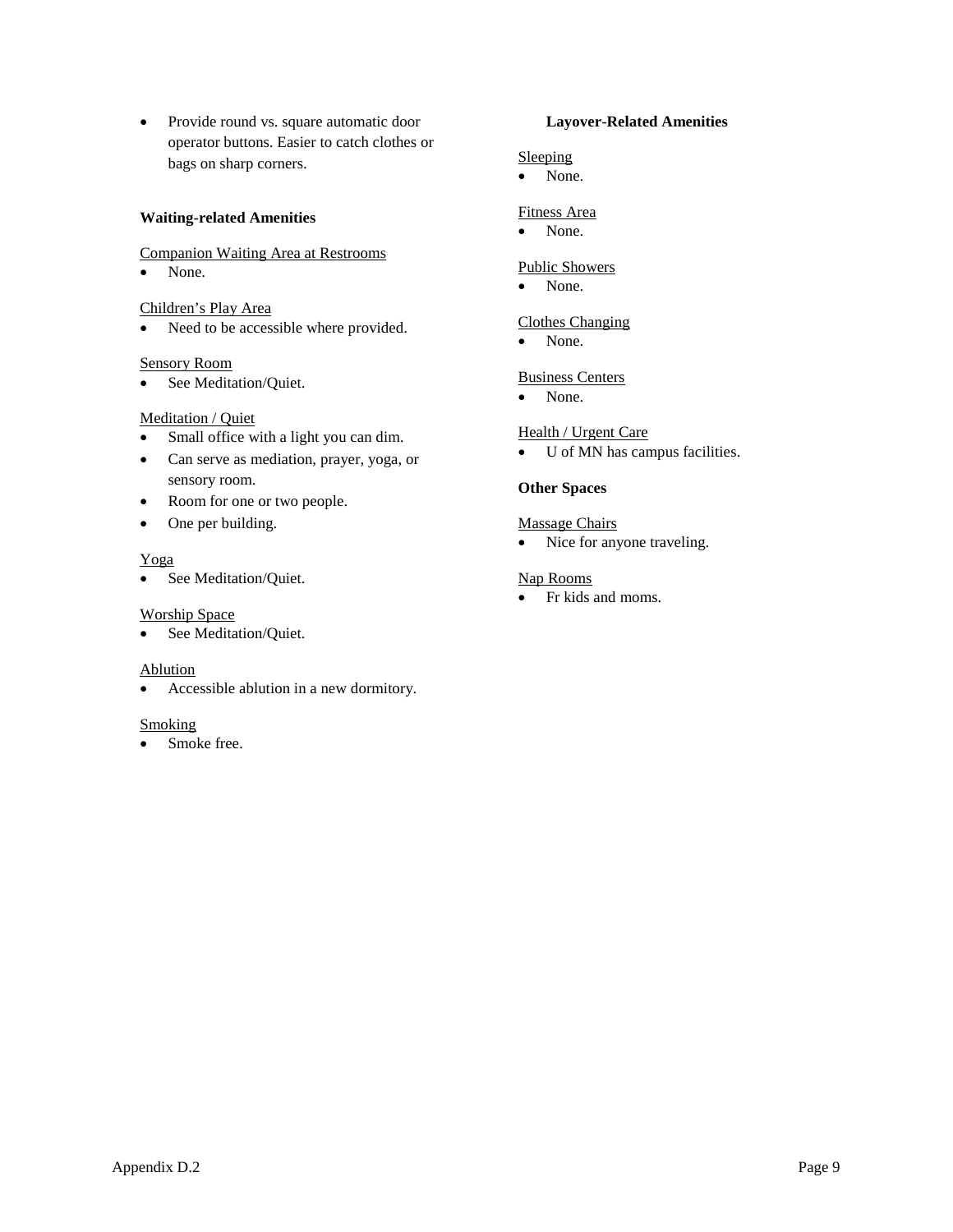## *Mall of America Name*

#### **Date**

November 3, 2018

#### **Participant**

Daniel Jasper, Vice President Communications, Mall of America Management Offices (member of MSP Foundation Board).

#### **Overview**

While the Mall of America (MOA) is not an airport, it is a large retail facility with 100,000 guests per day and 15,000 employees. Like airport travelers, the visiting public is of all ages and mobilities, travel with children, and juggle bags and coats as well as push strollers. Customer service expectations are high, and the mall needs to meet those demands to win over the competing retail centers throughout the city and the region. They have hosted visits from several airport groups interested in learning about MOA's operations. MOA is across an interstate highway to MSP with a short connection by the City's light rail.

Construction at the Canadian-owned mall can range from 10 up to 50 million dollars per year, which includes infrastructure maintenance, tenant buildouts and expansion projects. The design and construction team have staff on site who work with the mall's large operations group. Operations works with marketing to plan the projects, including a stakeholder review process. Representatives participate from guest services, marketing, and maintenance.

Feedback is collected from guests primarily via intercept studies (directly approaching guests with questions) and the Kipsu platform for monitoring texted comments. Signs indicating the number to text to give feedback are throughout the mall. Text numbers are specific to locations. The most common complaints are regarding wayfinding and travel distances. One area of focus for MOA includes the aging population. MOA is considering adding restrooms (four now on each of three floors) to shorten the distance between restrooms. MOA is also adding more seating for resting.

In addition to the general mall operations, we discussed the list of amenities used in our airport case studies. Dan's comments follow.

#### **Regulated Amenities**

Service Animal Relief Area (SARA)

 Outside near main entrances. People are allowed bring pets into mall.

#### Lactation

Part of Nursing Mothers.

#### Nursing Mothers

 There are four in the mall and two in department stores. They have a bench/sofa for nursing. Each is combined with a family room that has an adult and child toilet, lavatory, and a baby changing table. MOA offices have a nursing mothers space for staff that includes a comfortable chair, refrigerator and an attached restroom that has a fully accessible shower, toilet, and lavatory.

#### Family Room

 There are three public family rooms in addition to the Nursing Mother's Room above.

#### Change Table Restroom

None yet, but curious about them.

#### Restrooms

 Located at the four main entrances on all three levels as well as inside the theme park, many retail tenants and most full-service dining tenants. Allgender: Restrooms signed Male and Female. However, all are welcome to use the restroom that fits the gender they identify with as long as there is no inappropriate behavior. It took security a while to get comfortable.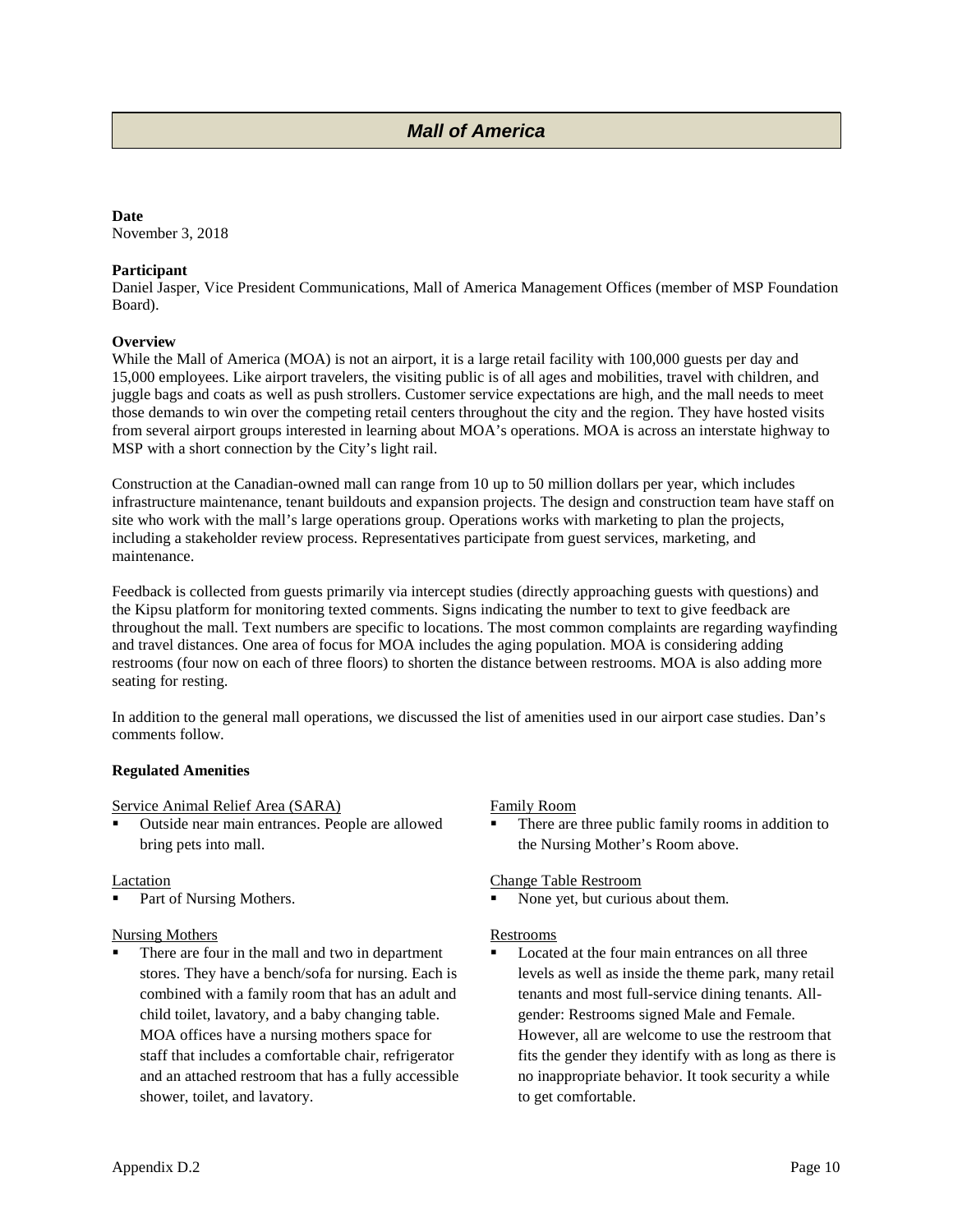#### **Waiting-related Amenities**

#### Companion Waiting Area at Restrooms

Bench seating is provided outside the restrooms.

#### Children's Play Area

 There are three primary areas. "Nickelodeon Universe" is a seven-acre amusement park in the multistory, interior center of the mall. It has rides for all ages, food service, and stores. The Lego Store has an area where kids (and adults) can play freely with Legos. The Crayola Experience also has a large play area with jungle gym. The mall also has six primary event spaces that often feature play and interactive events.

#### Sensory Room

- Currently designing sensory rooms inside Nickelodeon Universe and within the mall area.
- At Christmas there is a Santa specifically for sensory sensitive children.

#### Meditation / Quiet

A space is provided for employees.

#### Yoga

- Sponsors classes as part of regular events like book signings, "Toddler Tuesday," and over 60 nonprofit events every year.
- The newly opened lululemon flagship store includes a Yoga studio and locker rooms that are open to the public.

#### Worship Space

 Years ago, the mall had a denominational space for a while, but it was rarely used. The meditation space now provides space for employees to pray.

## Ablution

None.

#### Smoking

Outside.

#### **Layover-Related Amenities**

#### Sleeping

 There are two full-service hotels attached to the mall and additional hotels within walking distance. Facilities only available to hotel guests.

#### Fitness Area

- None but would like to have for mall workers.
- **Supports mall-walkers group.**

#### Public Showers

None

#### Clothes Changing

None.

#### Business Centers

None.

#### Health / Urgent Care

 "M Health" opened a full-service clinic inside the Mall in late 2019.

#### **Other Activities, Functions, or Spaces**

#### Luggage Storage

• Oversized lockers at four main entrances and at MOA light rail station. Over-sized lockers at amusement park. Would like to have luggage check-in from mall and attached hotel. Icelandair and Condor provide free suitcase for international travelers to encourage shopping (and using their airlines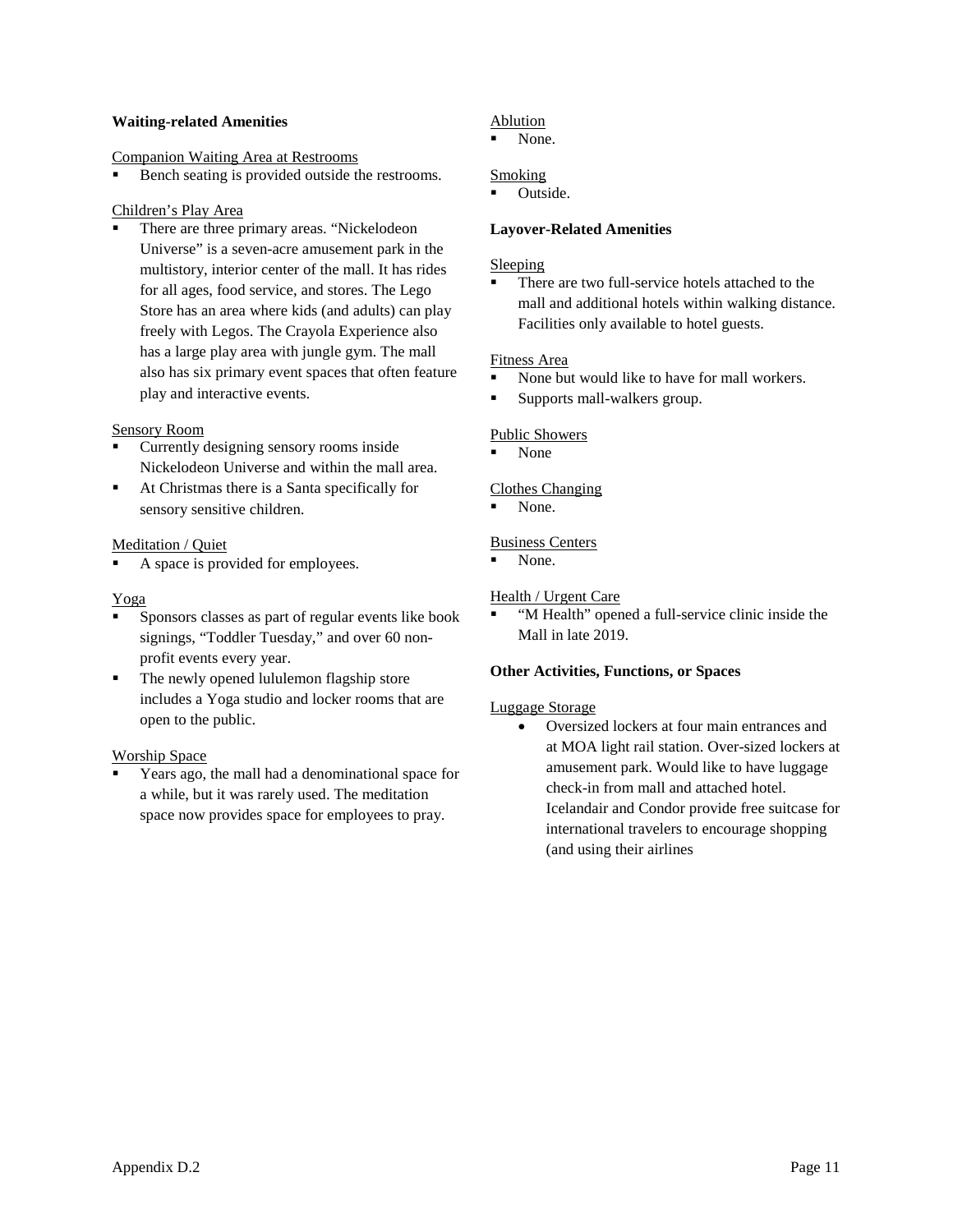## *MSP Travelers with Disabilities Advisory Committee*

#### **Date**

December 10, 2018

#### **Participants**

Attendance List requested from MSP.

#### **Overview**

The Travelers with Disabilities Advisory Committee (TDAC) is a group of people brought to together by the airport representing a spectrum of disabilities, either personally or as advocates for organizations such as airlines, TSA, and local organizations. They meet quarterly to discuss airport initiatives, upcoming regulations, and issues within the airport that affect people with specific disabilities. At this meeting, our agenda item was to get the group's experiential feedback and considerations related to our amenity spaces. We showed an example image of each space from two airports to spark discussion. In addition to the comments below related to people with different mobilities, the group strongly encouraged consideration the cultural impacts for people from other countries, especially as related to accessibility. The following summarizes their comments.

#### **Regulated Amenities**

Service Animal Relief Area (SARA)

- The fire hydrant is for the people, not the dogs. They are a hazard for people who are blind and gets in the way of a wheelchair.
- Dogs are trained to use real grass, concrete, or asphalt vs. fake turf
- Use plain materials that can be hosed down.
- There is debate over the size and shape (square) or rectangle) of the turf area.
- Many blind people are taught to stand in the middle so the dog walks in a circle around them. There is a hesitancy, however, to walk out on the turf if it hasn't been cleaned up and you can't see it.
- Emotional support animals are typically allowed to use the space, including cats. Should they be accommodated?
- Need to follow DOT 150-5360-14A Access to Airports by Individuals with Disabilities at minimum.

#### Lactation

- Now an FAA requirement.
- See Nursing Mothers below.

#### Nursing Mothers

• Chairs need to be solidly set on floor (no rockers) so people with mobility disabilities can easier get in and out of chair. Back of chair can rock. A bariatric chair should be

provided. Chair arms should be at a lower height to comfortable rest arms while holding baby.

- Why are lactation and nursing mothers spaces separate at MSP? Less confusing if combined.
- Some mothers prefer to pump or nurse by themselves. Good to have both options.
- Need electricity in room.
- Natural lighting a real plus.
- Have dimmer switch for lighting

#### Family Room

Need to have emergency call button and instructions how to activate it.

#### Change Table Restroom

- No one had experienced one yet.
- Wall-mounted vs. floor -mounted toilet? Wallmounted can carry 600 lbs. Floor-mounted can go up to 1,000 lbs. Wall is easier to clean. It was noted that the University of Minnesota provides 1,000-pound capacity toilets in their buildings.

#### Restrooms

• Were discussed at length by the group for ACRP Report 130 on Airport Restrooms.